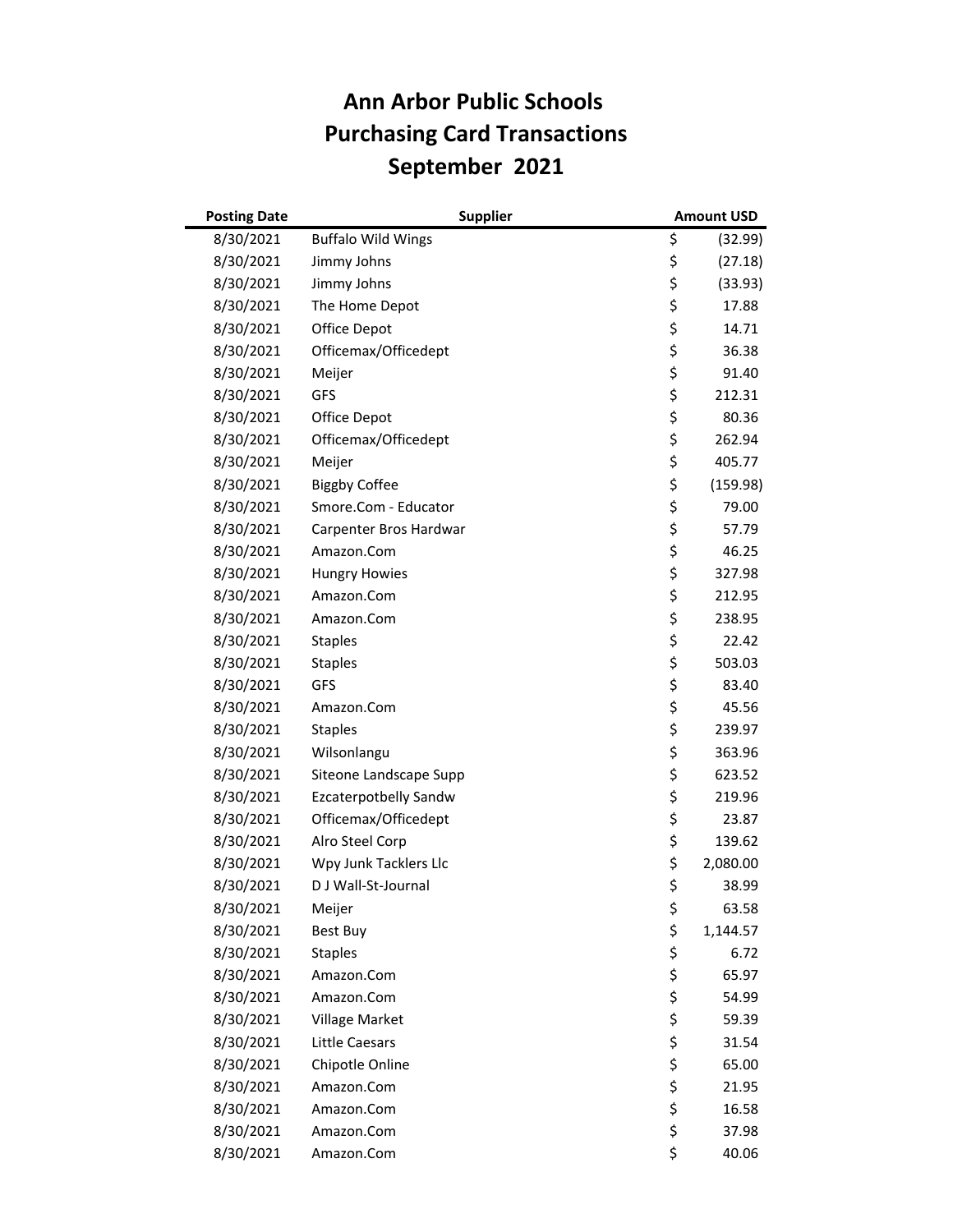| 8/30/2021 | Amazon.Com                    | \$<br>239.40   |
|-----------|-------------------------------|----------------|
| 8/30/2021 | Amazon.Com                    | \$<br>53.94    |
| 8/30/2021 | <b>Acco Brands Direct</b>     | \$<br>234.57   |
| 8/30/2021 | Amazon.Com                    | \$<br>76.24    |
| 8/30/2021 | Amazon.Com                    | \$<br>63.96    |
| 8/30/2021 | Lowes                         | \$<br>162.89   |
| 8/30/2021 | Amazon.Com                    | \$<br>99.80    |
| 8/30/2021 | Amazon.Com                    | \$<br>229.60   |
| 8/30/2021 | Amazon.Com                    | \$<br>148.30   |
| 8/31/2021 | Officemax/Officedept          | \$<br>26.77    |
| 8/31/2021 | Officemax/Officedept          | \$<br>206.85   |
| 8/31/2021 | Officemax/Officedept          | \$<br>193.39   |
| 8/31/2021 | Wpy Junk Tacklers Llc         | \$<br>780.00   |
| 8/31/2021 | Amazon.Com                    | \$<br>94.95    |
| 8/31/2021 | B&h Photo 800-606-6969        | \$<br>399.95   |
| 8/31/2021 | Service Express               | \$<br>2,254.00 |
| 8/31/2021 | Service Express               | \$<br>2,254.00 |
| 8/31/2021 | <b>Service Express</b>        | \$<br>2,254.00 |
| 8/31/2021 | Amazon.Com                    | \$<br>29.72    |
| 8/31/2021 | Amazon.Com                    | \$<br>82.51    |
| 8/31/2021 | Starbucks Store 23876         | \$<br>53.85    |
| 8/31/2021 | <b>USPS</b>                   | \$<br>5.92     |
| 8/31/2021 | Amazon.Com                    | \$<br>22.75    |
| 8/31/2021 | Kroger                        | \$<br>20.61    |
| 8/31/2021 | Mi State Police Ichat         | \$<br>10.00    |
| 8/31/2021 | Buildasign.Com                | \$<br>(51.44)  |
| 8/31/2021 | <b>Single Teacher Pricing</b> | \$<br>160.00   |
| 8/31/2021 | Software 4 Schools            | \$<br>399.00   |
| 8/31/2021 | Amazon.Com                    | \$<br>49.84    |
| 8/31/2021 | Stadium Hardware              | \$<br>53.14    |
| 8/31/2021 | Grainger                      | \$<br>63.25    |
| 8/31/2021 | Amazon.Com                    | \$<br>13.49    |
| 8/31/2021 | Ann Arbor Transportati        | \$<br>1,305.00 |
| 8/31/2021 | Mailchimp Misc                | \$<br>9.99     |
| 8/31/2021 | Ino-Tek Inc                   | \$<br>1,158.00 |
| 8/31/2021 | Panera Bread #600876 O        | \$<br>197.84   |
| 9/1/2021  | Officemax/Officedept          | \$<br>10.00    |
| 9/1/2021  | Officemax/Officedept          | \$<br>10.30    |
| 9/1/2021  | Wpy Junk Tacklers Llc         | \$<br>1,170.00 |
| 9/1/2021  | Amazon.Com                    | \$<br>62.30    |
| 9/1/2021  | Amazon.Com                    | \$<br>204.80   |
| 9/1/2021  | B&h Photo 800-606-6969        | \$<br>289.77   |
| 9/1/2021  | Dominos 1100                  | \$<br>55.93    |
| 9/1/2021  | <b>Dollarbill Copying</b>     | \$<br>506.05   |
| 9/1/2021  | Labelmaker                    | \$<br>29.99    |
| 9/1/2021  | MI State Police Ichat         | \$<br>90.00    |
| 9/1/2021  | Ann Arbor Auto Parts          | \$<br>(18.56)  |
| 9/1/2021  | Things Remembered 0206        | \$<br>56.43    |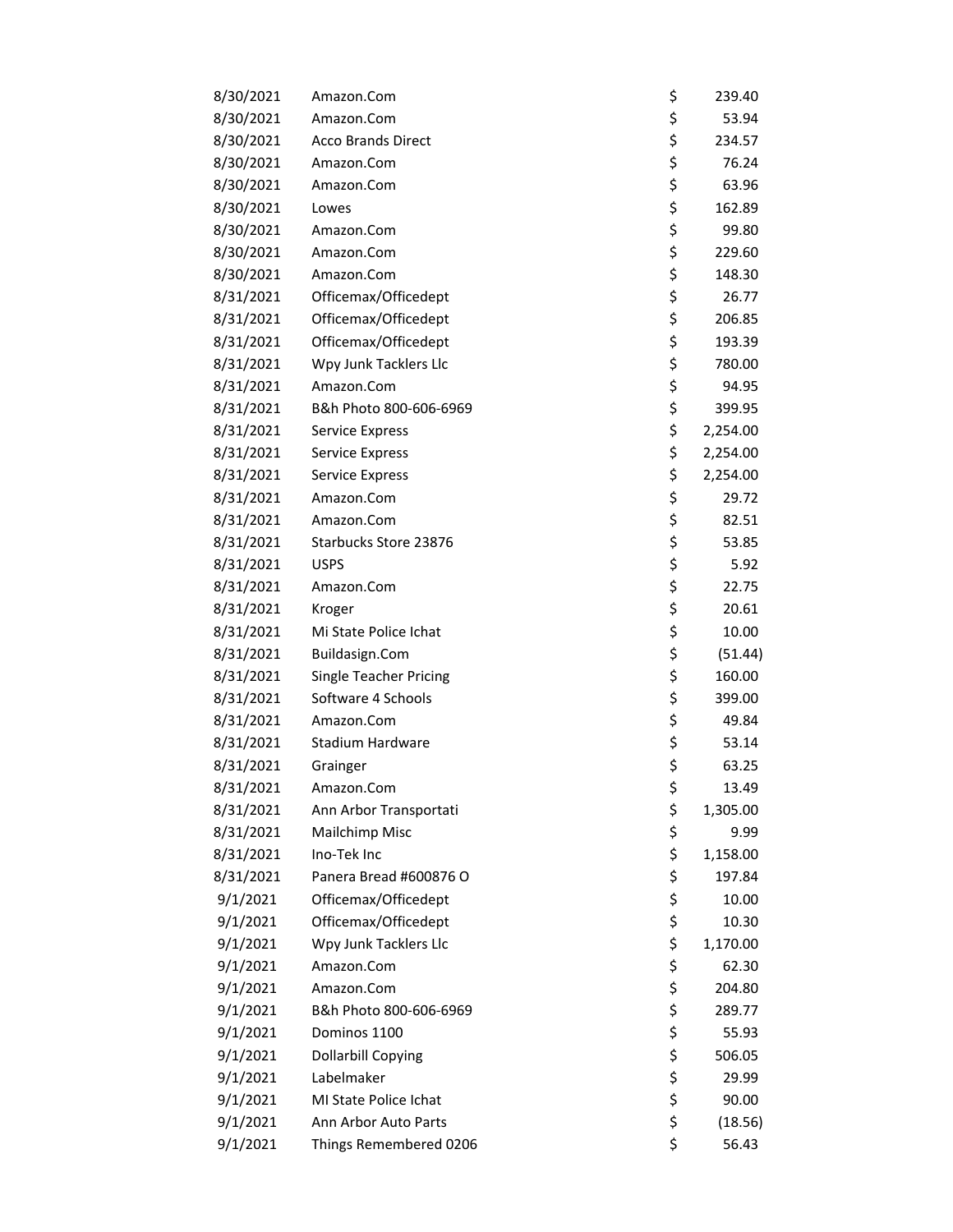| 9/1/2021 | Project Wisdom Inc           | \$<br>299.00    |
|----------|------------------------------|-----------------|
| 9/1/2021 | Enterprise Rent-A-Car        | \$<br>83.74     |
| 9/1/2021 | Dramanotebook Com            | \$<br>89.95     |
| 9/1/2021 | Lowes                        | \$<br>162.29    |
| 9/1/2021 | Sentinel Technologies        | \$<br>14,921.00 |
| 9/1/2021 | Amazon.Com                   | \$<br>41.99     |
| 9/1/2021 | Amazon.Com                   | \$<br>31.58     |
| 9/2/2021 | Officemax/Officedept         | \$<br>14.07     |
| 9/2/2021 | Officemax/Officedept         | \$<br>20.38     |
| 9/2/2021 | Officemax/Officedept         | \$<br>22.39     |
| 9/2/2021 | <b>Taco King</b>             | \$<br>25.69     |
| 9/2/2021 | Societyforhumanresourc       | \$<br>219.00    |
| 9/2/2021 | Quality Science Labs L       | \$<br>261.55    |
| 9/2/2021 | <b>Acco Brands Direct</b>    | \$<br>3.82      |
| 9/2/2021 | <b>Acco Brands Direct</b>    | \$<br>85.21     |
| 9/2/2021 | Amazon.Com                   | \$<br>606.60    |
| 9/2/2021 | Amazon.Com                   | \$<br>13.69     |
| 9/2/2021 | Royal Truck & Trailer        | \$<br>376.38    |
| 9/2/2021 | <b>USPS</b>                  | \$<br>60.56     |
| 9/2/2021 | Rei Greenwoodheinemann       | \$<br>1,039.50  |
| 9/2/2021 | Amazon.Com                   | \$<br>29.16     |
| 9/2/2021 | Amazon.Com                   | \$<br>24.95     |
| 9/2/2021 | Amazon.Com                   | \$<br>212.95    |
| 9/2/2021 | Stadium Hardware             | \$<br>88.94     |
| 9/2/2021 | <b>School Specialty Llc</b>  | \$<br>131.04    |
| 9/2/2021 | Kroger                       | \$<br>16.03     |
| 9/2/2021 | Ahmos Gyros & Deli           | \$<br>510.00    |
| 9/2/2021 | Amazon.Com                   | \$<br>85.00     |
| 9/2/2021 | Amazon.Com                   | \$<br>29.89     |
| 9/2/2021 | Amazon.Com                   | \$<br>64.90     |
| 9/3/2021 | The Home Depot               | \$<br>72.22     |
| 9/3/2021 | Sheraton Ann Arbor Hot       | \$<br>1,929.06  |
| 9/3/2021 | Meijer                       | \$<br>42.67     |
| 9/3/2021 | Meijer                       | \$<br>152.16    |
| 9/3/2021 | Office Depot                 | \$<br>8.30      |
| 9/3/2021 | Des Moines Stamp Mfg C       | \$<br>36.90     |
| 9/3/2021 | Office Depot                 | \$<br>39.00     |
| 9/3/2021 | Officemax/Officedept         | \$<br>56.06     |
| 9/3/2021 | Officemax/Officedept         | \$<br>72.58     |
| 9/3/2021 | Meijer                       | \$<br>53.68     |
| 9/3/2021 | Meijer                       | \$<br>352.22    |
| 9/3/2021 | The Home Depot               | \$<br>77.28     |
| 9/3/2021 | Office Depot                 | \$<br>26.85     |
| 9/3/2021 | Officemax/Officedept         | \$<br>64.59     |
| 9/3/2021 | Officemax/Officedept         | \$<br>166.14    |
| 9/3/2021 | Dibellas - 104 - McOm        | \$<br>(25.56)   |
| 9/3/2021 | <b>Heggerty Literacy Res</b> | \$<br>349.93    |
| 9/3/2021 | Amazon.Com                   | \$<br>54.95     |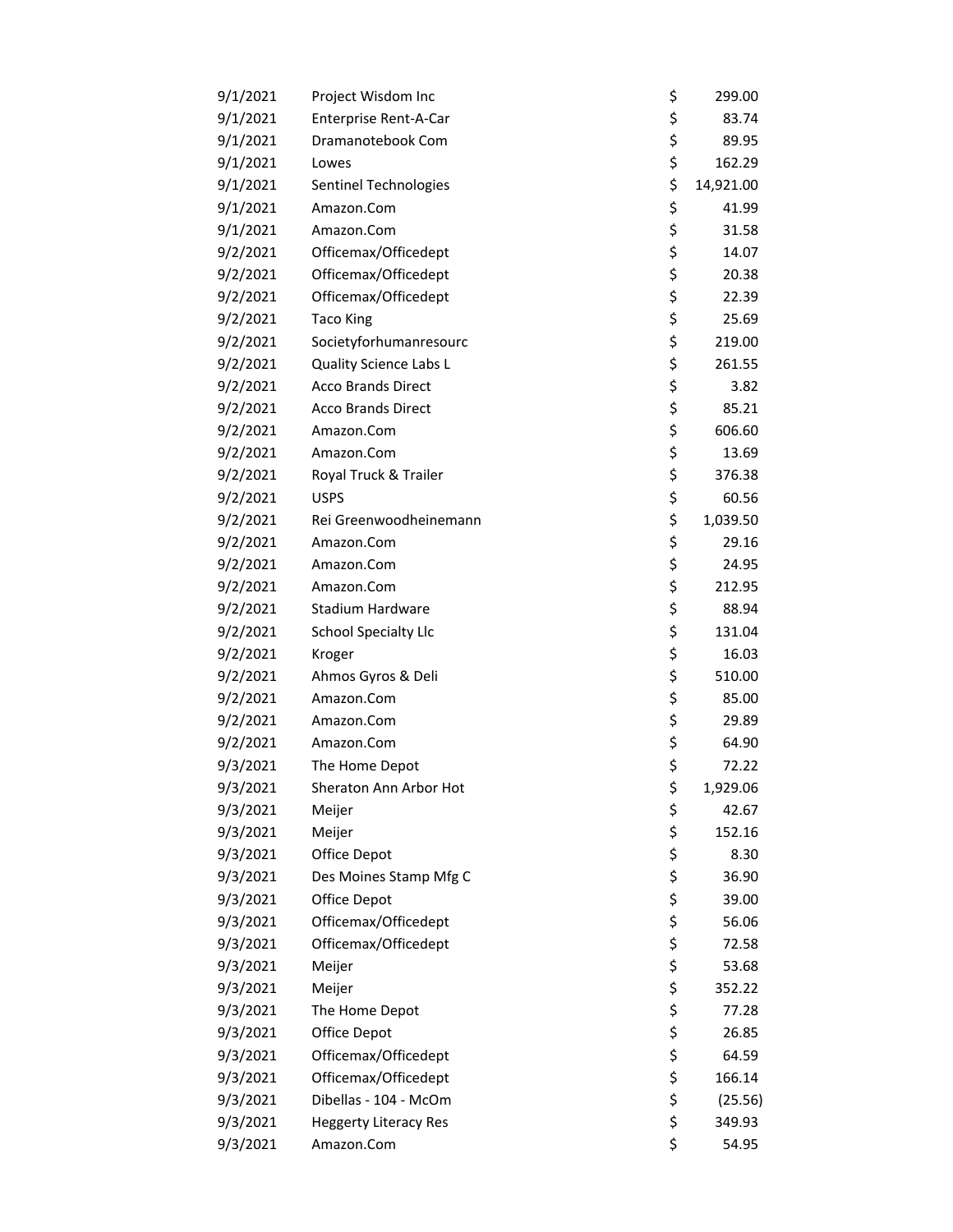| 9/3/2021 | <b>Michigan Association</b>  | \$<br>105.00   |
|----------|------------------------------|----------------|
| 9/3/2021 | Wildlife Services Of M       | \$<br>150.00   |
| 9/3/2021 | Wildlife Services Of M       | \$<br>150.00   |
| 9/3/2021 | Wildlife Services Of M       | \$<br>150.00   |
| 9/3/2021 | Wildlife Services Of M       | \$<br>210.00   |
| 9/3/2021 | Wildlife Services Of M       | \$<br>250.00   |
| 9/3/2021 | Wildlife Services Of M       | \$<br>275.00   |
| 9/3/2021 | Wildlife Services Of M       | \$<br>300.00   |
| 9/3/2021 | Wildlife Services Of M       | \$<br>325.00   |
| 9/3/2021 | Wildlife Services Of M       | \$<br>370.00   |
| 9/3/2021 | <b>USPS</b>                  | \$<br>15.93    |
| 9/3/2021 | <b>USPS</b>                  | \$<br>23.08    |
| 9/3/2021 | <b>Nrpa Operating</b>        | \$<br>175.00   |
| 9/3/2021 | Amazon.Com                   | \$<br>54.49    |
| 9/3/2021 | Indeed                       | \$<br>100.00   |
| 9/3/2021 | Amazon.Com                   | \$<br>33.99    |
| 9/3/2021 | Sp Big Life Journal          | \$<br>39.90    |
| 9/3/2021 | Ptcfast, Llc                 | \$<br>50.00    |
| 9/3/2021 | Amazon.Com                   | \$<br>14.85    |
| 9/3/2021 | Amazon.Com                   | \$<br>239.96   |
| 9/3/2021 | Elmo S Liberty St Tshi       | \$<br>140.00   |
| 9/3/2021 | In Midwest Graphics A        | \$<br>(250.00) |
| 9/3/2021 | <b>Dollarbill Copying</b>    | \$<br>(198.00) |
| 9/3/2021 | Amazon.Com                   | \$<br>424.76   |
| 9/3/2021 | The Ups Store 4295           | \$<br>28.80    |
| 9/3/2021 | Wilsonlangu                  | \$<br>1,831.68 |
| 9/3/2021 | Kroger                       | \$<br>94.42    |
| 9/3/2021 | Amazon.Com                   | \$<br>118.98   |
| 9/3/2021 | Panera Bread #601366 O       | \$<br>175.30   |
| 9/6/2021 | Officemax/Officedept         | \$<br>164.72   |
| 9/6/2021 | Officemax/Officedept         | \$<br>4.89     |
| 9/6/2021 | Office Depot                 | \$<br>7.81     |
| 9/6/2021 | Officemax/Officedept         | \$<br>8.69     |
| 9/6/2021 | Officemax/Officedept         | \$<br>122.37   |
| 9/6/2021 | Officemax/Officedept         | \$<br>148.86   |
| 9/6/2021 | Officemax/Officedept         | \$<br>26.45    |
| 9/6/2021 | <b>Heggerty Literacy Res</b> | \$<br>87.99    |
| 9/6/2021 | The Home Depot               | \$<br>13.75    |
| 9/6/2021 | Smartsign                    | \$<br>2,303.08 |
| 9/6/2021 | Aaa Acg Fl0994 Traffic       | \$<br>87.70    |
| 9/6/2021 | Amazon.Com                   | \$<br>(29.16)  |
| 9/6/2021 | Amazon.Com                   | \$<br>(29.86)  |
| 9/6/2021 | Amazon.Com                   | \$<br>3.99     |
| 9/6/2021 | Amazon.Com                   | \$<br>79.72    |
| 9/6/2021 | <b>Dollarbill Copying</b>    | \$<br>41.51    |
| 9/6/2021 | Paulakluth.Com               | \$<br>890.00   |
| 9/6/2021 | Pp The Flying Locksmit       | \$<br>170.00   |
| 9/6/2021 | GFS                          | \$<br>19.98    |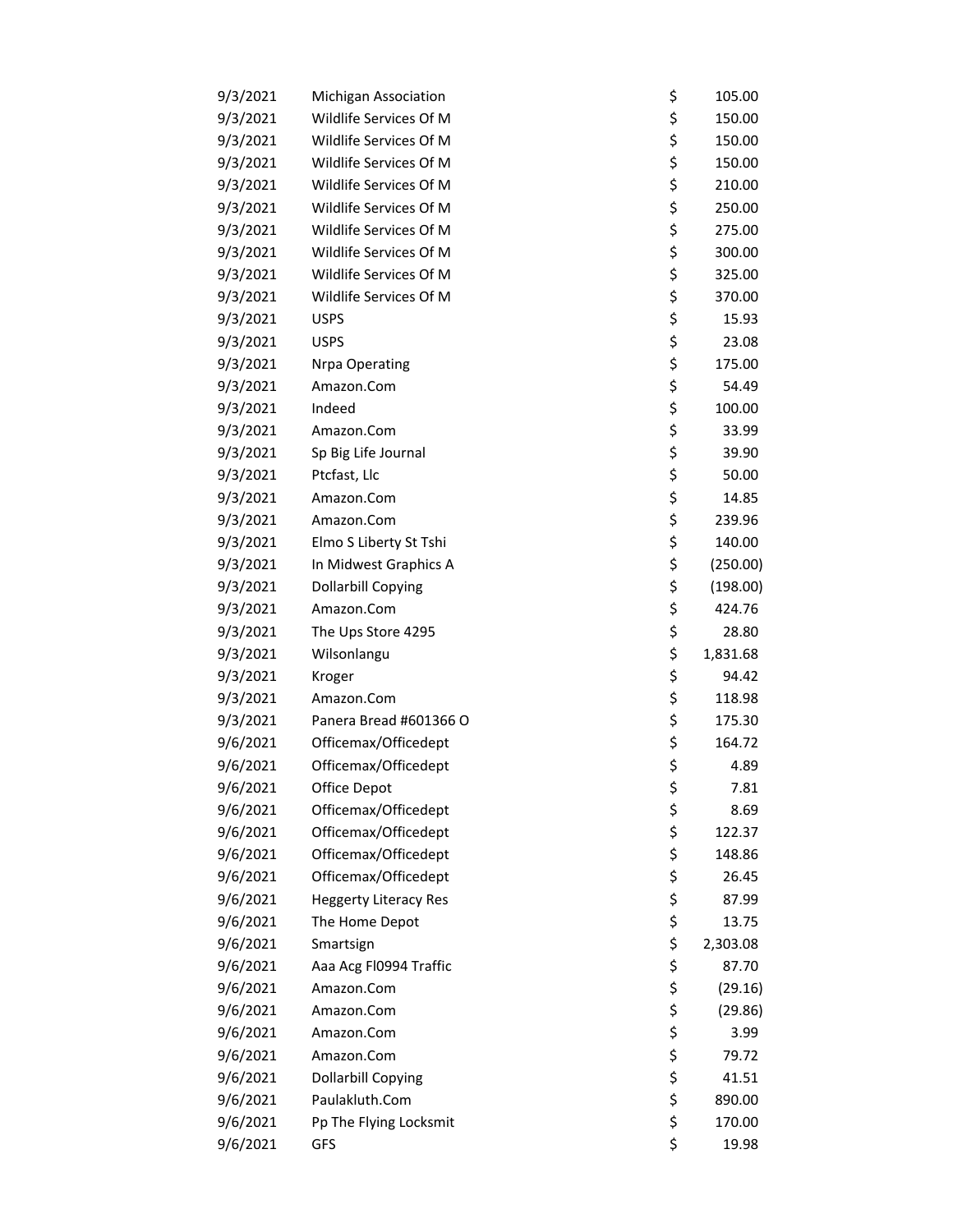| 9/6/2021 | Meijer                       | \$<br>27.92     |
|----------|------------------------------|-----------------|
| 9/6/2021 | Amazon.Com                   | \$<br>118.98    |
| 9/6/2021 | Etahand2mind                 | \$<br>212.00    |
| 9/6/2021 | Robert Half Intl             | \$<br>15,150.00 |
| 9/6/2021 | <b>Heggerty Literacy Res</b> | \$<br>172.78    |
| 9/6/2021 | Gbc Arden Studio             | \$<br>41.92     |
| 9/6/2021 | Lakeshore Learning Mat       | \$<br>1,147.70  |
| 9/6/2021 | Amazon.Com                   | \$<br>18.58     |
| 9/6/2021 | Amazon.Com                   | \$<br>76.45     |
| 9/6/2021 | Amazon.Com                   | \$<br>124.60    |
| 9/6/2021 | Amazon.Com                   | \$<br>65.83     |
| 9/6/2021 | Amazon.Com                   | \$<br>24.99     |
| 9/6/2021 | Amazon.Com                   | \$<br>25.16     |
| 9/6/2021 | Amazon.Com                   | \$<br>35.13     |
| 9/6/2021 | Amazon.Com                   | \$<br>12.40     |
| 9/7/2021 | Meijer                       | \$<br>90.30     |
| 9/7/2021 | Amazon.Com                   | \$<br>19.99     |
| 9/7/2021 | Amazon.Com                   | \$<br>44.95     |
| 9/7/2021 | Amazon.Com                   | \$<br>158.07    |
| 9/7/2021 | Amazon.Com                   | \$<br>15.99     |
| 9/7/2021 | <b>School Specialty Llc</b>  | \$<br>133.90    |
| 9/7/2021 | Amazon.Com                   | \$<br>41.94     |
| 9/7/2021 | Comcast                      | \$<br>205.90    |
| 9/7/2021 | Comcast                      | \$<br>567.15    |
| 9/7/2021 | Amazon.Com                   | \$<br>17.99     |
| 9/8/2021 | Office Depot                 | \$<br>34.50     |
| 9/8/2021 | Office Depot                 | \$<br>52.89     |
| 9/8/2021 | Officemax/Officedept         | \$<br>173.81    |
| 9/8/2021 | Gross Electric Inc           | \$<br>35.32     |
| 9/8/2021 | Officemax/Officedept         | \$<br>199.12    |
| 9/8/2021 | <b>USPS</b>                  | \$<br>17.88     |
| 9/8/2021 | State Of Mi Mideal           | \$<br>180.00    |
| 9/8/2021 | Little Caesars 0007 00       | \$<br>57.75     |
| 9/8/2021 | Detroitnews.Com              | \$<br>1.00      |
| 9/8/2021 | <b>USPS</b>                  | \$<br>11.31     |
| 9/8/2021 | N <sub>2y</sub> Llc          | \$<br>199.68    |
| 9/8/2021 | Amazon.Com                   | \$<br>379.90    |
| 9/8/2021 | Amazon.Com                   | \$<br>620.94    |
| 9/8/2021 | Buildasign.Com               | \$<br>1,087.50  |
| 9/8/2021 | Airserver                    | \$<br>11.99     |
| 9/8/2021 | Jimmy Johns                  | \$<br>78.00     |
| 9/8/2021 | Jimmy Johns                  | \$<br>112.00    |
| 9/8/2021 | Jersey Mikes 31001           | \$<br>106.75    |
| 9/8/2021 | Amazon.Com                   | \$<br>70.91     |
| 9/8/2021 | Py Maeoe Neon                | \$<br>290.00    |
| 9/8/2021 | <b>Quill Corporation</b>     | \$<br>10.95     |
| 9/8/2021 | <b>Quill Corporation</b>     | \$<br>62.05     |
| 9/8/2021 | Amazon.Com                   | \$<br>22.49     |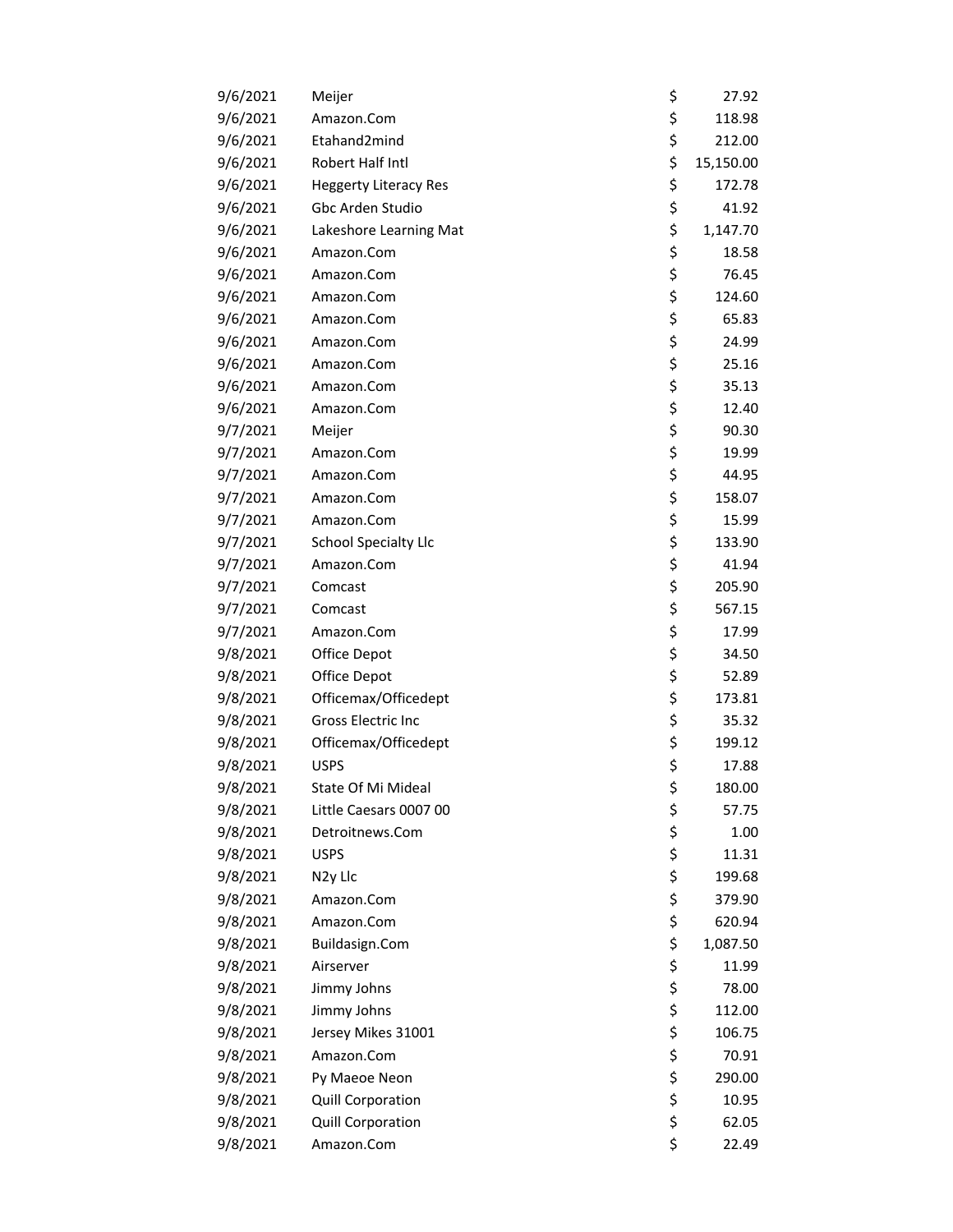| 9/8/2021  | Sp Boogie Board           | \$<br>16.99    |
|-----------|---------------------------|----------------|
| 9/8/2021  | Amazon.Com                | \$<br>9.99     |
| 9/8/2021  | Natl Art Edu Assoc        | \$<br>100.00   |
| 9/8/2021  | Amazon.Com                | \$<br>599.96   |
| 9/9/2021  | Meijer                    | \$<br>189.64   |
| 9/9/2021  | William V Macgill & Co    | \$<br>41.62    |
| 9/9/2021  | Amazon.Com                | \$<br>159.15   |
| 9/9/2021  | Amazon.Com                | \$<br>62.30    |
| 9/9/2021  | <b>Cdw Govt #k409572</b>  | \$<br>447.60   |
| 9/9/2021  | Amazon.Com                | \$<br>65.90    |
| 9/9/2021  | Grainger                  | \$<br>68.23    |
| 9/9/2021  | <b>USPS</b>               | \$<br>16.07    |
| 9/9/2021  | Amazon.Com                | \$<br>930.30   |
| 9/9/2021  | Amazon.Com                | \$<br>23.94    |
| 9/9/2021  | Amazon.Com                | \$<br>237.38   |
| 9/9/2021  | Sp Vego Garden Store      | \$<br>719.84   |
| 9/9/2021  | Amazon.Com                | \$<br>32.61    |
| 9/9/2021  | Amazon.Com                | \$<br>15.49    |
| 9/9/2021  | Amazon.Com                | \$<br>38.04    |
| 9/9/2021  | Amazon.Com                | \$<br>115.13   |
| 9/9/2021  | <b>Dollarbill Copying</b> | \$<br>126.00   |
| 9/9/2021  | <b>Staples</b>            | \$<br>43.28    |
| 9/9/2021  | Qr-Code-Generator.Com     | \$<br>119.88   |
| 9/9/2021  | <b>Bsn Sports Llc</b>     | \$<br>1,046.73 |
| 9/9/2021  | Wpy Junk Tacklers Llc     | \$<br>2,080.00 |
| 9/9/2021  | Mfasco Health & Safety    | \$<br>201.58   |
| 9/9/2021  | Mfasco Health & Safety    | \$<br>201.58   |
| 9/9/2021  | <b>Dollarbill Copying</b> | \$<br>9.20     |
| 9/9/2021  | <b>Dollarbill Copying</b> | \$<br>35.20    |
| 9/9/2021  | <b>Dollarbill Copying</b> | \$<br>36.00    |
| 9/9/2021  | <b>Dollarbill Copying</b> | \$<br>37.26    |
| 9/9/2021  | Dollarbill Copying        | \$<br>86.40    |
| 9/9/2021  | <b>Dollarbill Copying</b> | \$<br>96.60    |
| 9/9/2021  | <b>Dollarbill Copying</b> | \$<br>101.80   |
| 9/9/2021  | Target 00012856           | \$<br>18.97    |
| 9/9/2021  | <b>Dollarbill Copying</b> | \$<br>252.00   |
| 9/9/2021  | Speedway 08707 Ann Arb    | \$<br>80.00    |
| 9/9/2021  | Amazon.Com                | \$<br>41.56    |
| 9/9/2021  | Vexrobotics               | \$<br>350.82   |
| 9/9/2021  | Safenclear The Communi    | \$<br>69.99    |
| 9/9/2021  | Www.Northernsafety.Com    | \$<br>88.83    |
| 9/9/2021  | Amazon.Com                | \$<br>497.40   |
| 9/10/2021 | Officemax/Officedept      | \$<br>20.58    |
| 9/10/2021 | Officemax/Officedept      | \$<br>256.81   |
| 9/10/2021 | Officemax/Officedept      | \$<br>139.24   |
| 9/10/2021 | Officemax/Officedept      | \$<br>205.90   |
| 9/10/2021 | Officemax/Officedept      | \$<br>51.85    |
| 9/10/2021 | Officemax/Officedept      | \$<br>51.58    |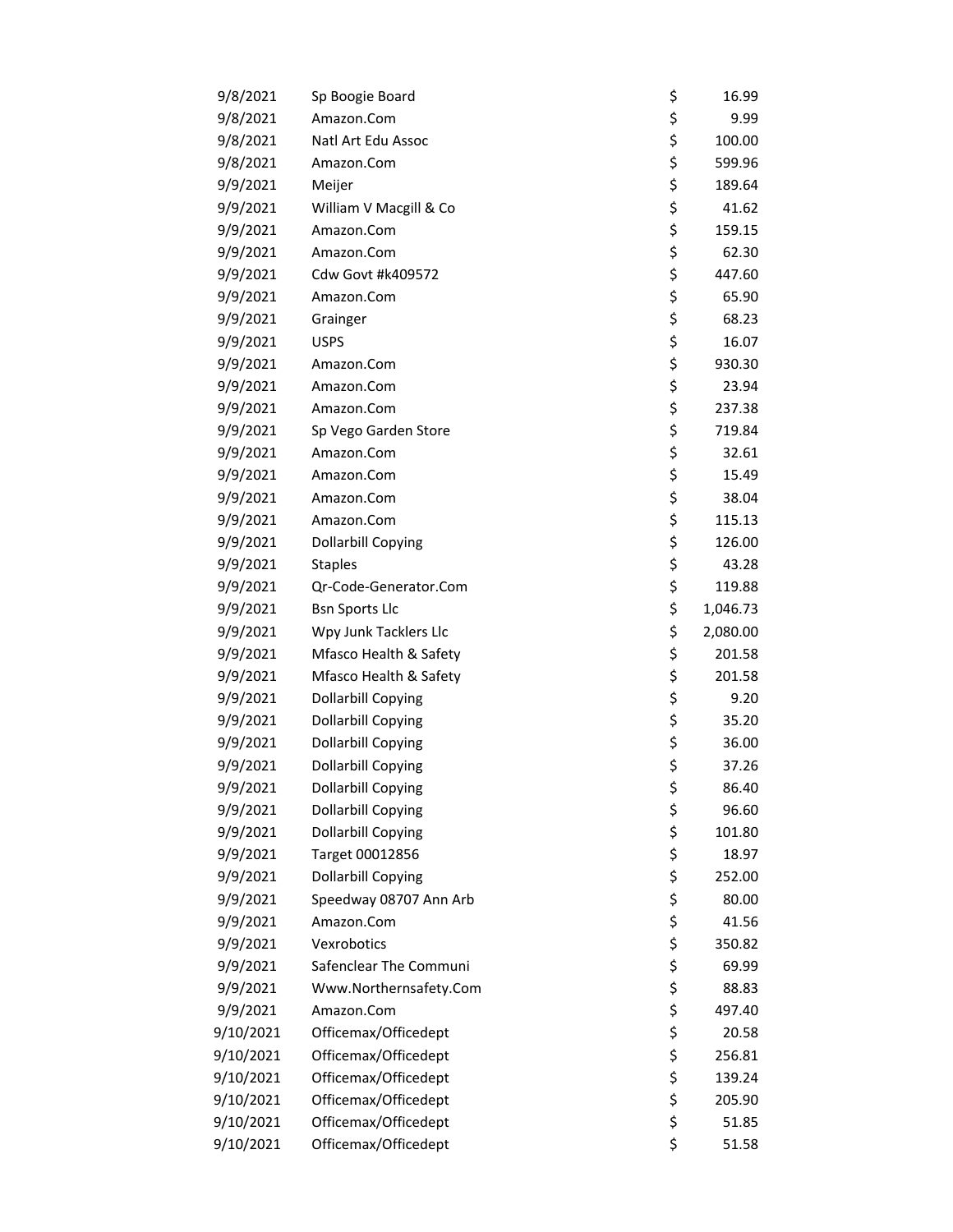| 9/10/2021 | Officemax/Officedept          | \$<br>37.32    |
|-----------|-------------------------------|----------------|
| 9/10/2021 | Amazon.Com                    | \$<br>25.19    |
| 9/10/2021 | Amazon.Com                    | \$<br>52.98    |
| 9/10/2021 | Amazon.Com                    | \$<br>137.50   |
| 9/10/2021 | Amazon.Com                    | \$<br>475.65   |
| 9/10/2021 | Ace Barnes Hardware           | \$<br>134.33   |
| 9/10/2021 | Grainger                      | \$<br>61.85    |
| 9/10/2021 | Amazon.Com                    | \$<br>42.56    |
| 9/10/2021 | <b>Staples</b>                | \$<br>30.73    |
| 9/10/2021 | <b>Staples</b>                | \$<br>33.77    |
| 9/10/2021 | <b>Staples</b>                | \$<br>41.85    |
| 9/10/2021 | <b>Staples</b>                | \$<br>63.57    |
| 9/10/2021 | Amazon.Com                    | \$<br>86.41    |
| 9/10/2021 | Amazon.Com                    | \$<br>383.96   |
| 9/10/2021 | <b>Flags Unlimited</b>        | \$<br>1,028.00 |
| 9/10/2021 | Amazon.Com                    | \$<br>144.74   |
| 9/10/2021 | Amazon.Com                    | \$<br>284.75   |
| 9/10/2021 | Amazon.Com                    | \$<br>153.90   |
| 9/10/2021 | Michigan Art Education        | \$<br>238.00   |
| 9/10/2021 | Learning Without Tears        | \$<br>1,049.95 |
| 9/10/2021 | Meridian Winds - Ecomm        | \$<br>23.85    |
| 9/10/2021 | <b>Event Fall Update</b>      | \$<br>125.00   |
| 9/10/2021 | Amazon.Com                    | \$<br>199.90   |
| 9/13/2021 | Officemax/Officedept          | \$<br>101.16   |
| 9/13/2021 | Nassp Product & Servic        | \$<br>250.00   |
| 9/13/2021 | Office Depot                  | \$<br>50.55    |
| 9/13/2021 | Officemax/Officedept          | \$<br>486.23   |
| 9/13/2021 | Trane Supply-113416           | \$<br>190.59   |
| 9/13/2021 | Trane Supply-113416           | \$<br>219.60   |
| 9/13/2021 | Amazon.Com                    | \$<br>392.45   |
| 9/13/2021 | <b>Service Express</b>        | \$<br>2,254.00 |
| 9/13/2021 | Meijer                        | \$<br>113.15   |
| 9/13/2021 | <b>USPS</b>                   | \$<br>58.00    |
| 9/13/2021 | Amazon.Com                    | \$<br>149.99   |
| 9/13/2021 | <b>USPS</b>                   | \$<br>3.36     |
| 9/13/2021 | Hackney Ace Hdwe              | \$<br>12.99    |
| 9/13/2021 | Meijer                        | \$<br>77.76    |
| 9/13/2021 | <b>USPS</b>                   | \$<br>15.40    |
| 9/13/2021 | Target 00012856               | \$<br>27.00    |
| 9/13/2021 | Cottage Inn Pizza - An        | \$<br>103.43   |
| 9/13/2021 | Jimmy Johns                   | \$<br>15.20    |
| 9/13/2021 | Ace Barnes Hardware           | \$<br>29.75    |
| 9/13/2021 | Dominos 1100                  | \$<br>106.00   |
| 9/13/2021 | Mfasco Health & Safety        | \$<br>223.09   |
| 9/13/2021 | Officemax/Officedept          | \$<br>363.90   |
| 9/13/2021 | Carolina Biologic Supp        | \$<br>56.52    |
| 9/13/2021 | <b>Current Electric Motor</b> | \$<br>4,203.00 |
| 9/13/2021 | Att Bill Payment              | \$<br>230.36   |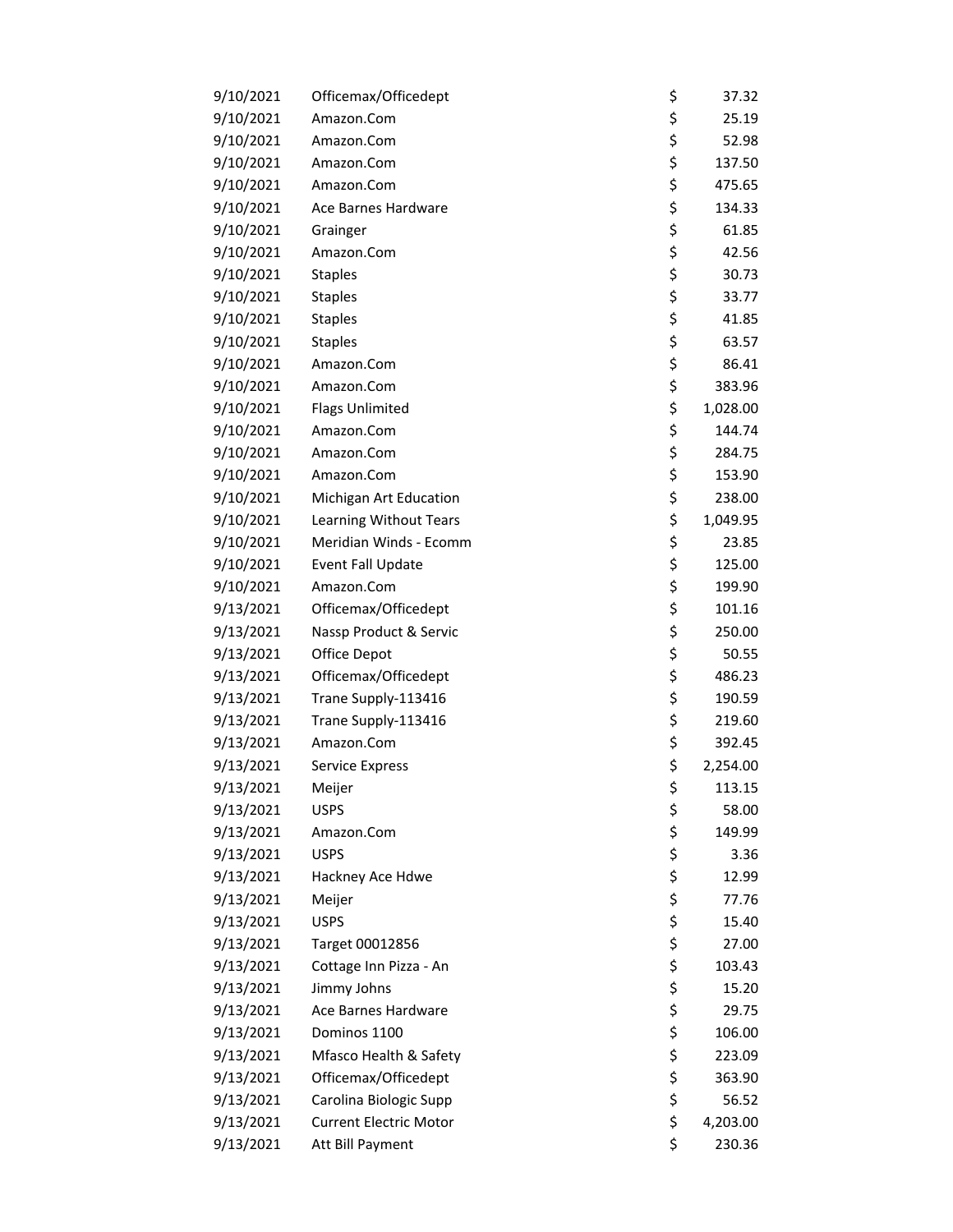| 9/13/2021 | <b>Quill Corporation</b>      | \$<br>24.64    |
|-----------|-------------------------------|----------------|
| 9/13/2021 | Amazon.Com                    | \$<br>56.99    |
| 9/13/2021 | Amazon.Com                    | \$<br>355.78   |
| 9/13/2021 | <b>Tlf Vanessas Flowers</b>   | \$<br>60.00    |
| 9/13/2021 | Panera Bread #601105 O        | \$<br>107.57   |
| 9/13/2021 | Amazon.Com                    | \$<br>441.00   |
| 9/13/2021 | Amazon.Com                    | \$<br>20.98    |
| 9/13/2021 | <b>Heggerty Literacy Res</b>  | \$<br>431.95   |
| 9/13/2021 | Mhe McGraw-Hill Ecomm         | \$<br>772.91   |
| 9/13/2021 | Amazon.Com                    | \$<br>15.98    |
| 9/13/2021 | Target 00009225               | \$<br>36.00    |
| 9/13/2021 | Amazon.Com                    | \$<br>66.99    |
| 9/13/2021 | Amazon.Com                    | \$<br>21.98    |
| 9/13/2021 | Amazon.Com                    | \$<br>48.49    |
| 9/13/2021 | Amazon.Com                    | \$<br>81.68    |
| 9/13/2021 | Amazon.Com                    | \$<br>77.25    |
| 9/13/2021 | Amazon.Com                    | \$<br>93.10    |
| 9/13/2021 | Paypal Konaicewest            | \$<br>198.00   |
| 9/13/2021 | Amazon.Com                    | \$<br>82.56    |
| 9/13/2021 | Amazon.Com                    | \$<br>55.64    |
| 9/14/2021 | Officemax/Officedept          | \$<br>335.88   |
| 9/14/2021 | Officemax/Officedept          | \$<br>45.69    |
| 9/14/2021 | Officemax/Officedept          | \$<br>215.95   |
| 9/14/2021 | Officemax/Officedept          | \$<br>69.98    |
| 9/14/2021 | In A One Networks Con         | \$<br>400.00   |
| 9/14/2021 | In A One Networks Con         | \$<br>1,000.00 |
| 9/14/2021 | Amazon.Com                    | \$<br>74.81    |
| 9/14/2021 | Amazon.Com                    | \$<br>18.99    |
| 9/14/2021 | Imse                          | \$<br>81.70    |
| 9/14/2021 | Zoom.Us 888-799-9666          | \$<br>14.99    |
| 9/14/2021 | Zoom.Us 888-799-9666          | \$<br>14.99    |
| 9/14/2021 | Mi State Police Ichat         | \$<br>60.00    |
| 9/14/2021 | Officemax/Officedept          | \$<br>59.14    |
| 9/14/2021 | Amazon.Com                    | \$<br>21.99    |
| 9/14/2021 | In Signs & Tags, Llc          | \$<br>38.00    |
| 9/14/2021 | Kroger                        | \$<br>29.35    |
| 9/14/2021 | <b>Current Electric Motor</b> | \$<br>175.00   |
| 9/14/2021 | Amazon.Com                    | \$<br>210.87   |
| 9/15/2021 | Officemax/Officedept          | \$<br>170.99   |
| 9/15/2021 | Officemax/Officedept          | \$<br>176.96   |
| 9/15/2021 | The Home Depot                | \$<br>159.86   |
| 9/15/2021 | Sec Of State Branch109        | \$<br>15.22    |
| 9/15/2021 | Wildlife Services Of M        | \$<br>1,080.00 |
| 9/15/2021 | Fedex 423494830               | \$<br>20.93    |
| 9/15/2021 | Amazon.Com                    | \$<br>38.24    |
| 9/15/2021 | Logmein Rescue                | \$<br>1,500.00 |
| 9/15/2021 | Mi Assoc Sch Adm              | \$<br>(400.00) |
| 9/15/2021 | State Bar Of Michigan         | \$<br>410.00   |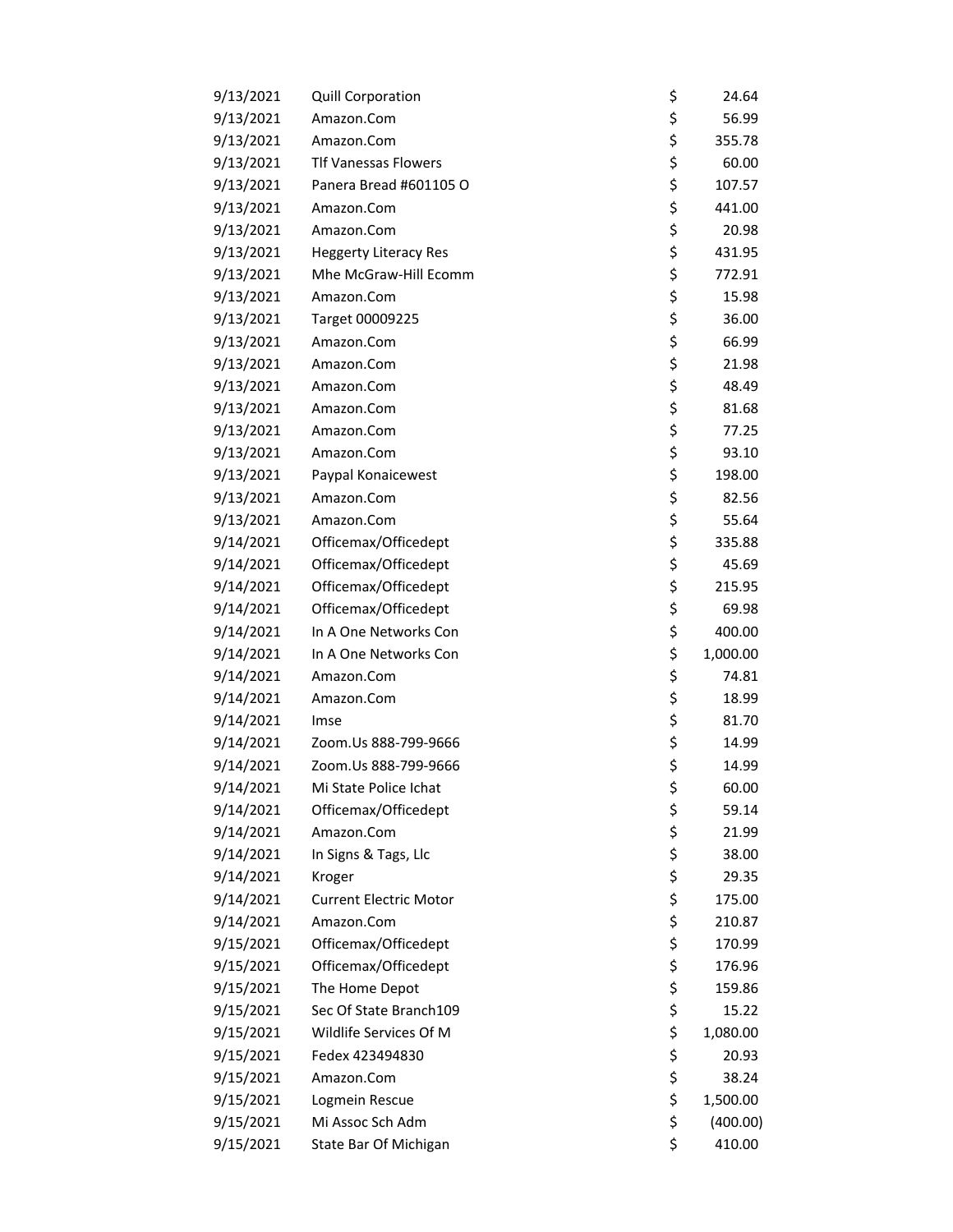| 9/15/2021 | Royal Truck & Trailer  | \$<br>265.28   |
|-----------|------------------------|----------------|
| 9/15/2021 | Amazon.Com             | \$<br>8.83     |
| 9/15/2021 | <b>USPS</b>            | \$<br>17.23    |
| 9/15/2021 | Rydin Decal-Moto       | \$<br>218.45   |
| 9/15/2021 | Sq Washtenaw Dairy     | \$<br>41.40    |
| 9/15/2021 | 4imprint               | \$<br>2,415.47 |
| 9/15/2021 | Amazon.Com             | \$<br>17.99    |
| 9/15/2021 | Amazon.Com             | \$<br>34.57    |
| 9/15/2021 | Stadium Hardware       | \$<br>27.08    |
| 9/15/2021 | Etsy.Com - Littleparty | \$<br>28.66    |
| 9/15/2021 | Enterprise Rent-A-Car  | \$<br>57.40    |
| 9/15/2021 | Lakeshore Learning Mat | \$<br>79.96    |
| 9/15/2021 | Natl Art Edu Assoc     | \$<br>2,000.00 |
| 9/15/2021 | Amazon.Com             | \$<br>63.55    |
| 9/15/2021 | Amazon.Com             | \$<br>145.95   |
| 9/15/2021 | Amazon.Com             | \$<br>129.52   |
| 9/15/2021 | Sp Vilros.Com          | \$<br>899.80   |
| 9/15/2021 | Amazon.Com             | \$<br>9.99     |
| 9/15/2021 | Amazon.Com             | \$<br>9.99     |
| 9/15/2021 | Amazon.Com             | \$<br>9.99     |
| 9/15/2021 | Amazon.Com             | \$<br>9.99     |
| 9/15/2021 | Amazon.Com             | \$<br>9.99     |
| 9/15/2021 | Amazon.Com             | \$<br>9.99     |
| 9/15/2021 | Amazon.Com             | \$<br>9.99     |
| 9/15/2021 | Amazon.Com             | \$<br>58.53    |
| 9/15/2021 | Amazon.Com             | \$<br>25.19    |
| 9/15/2021 | Amazon.Com             | \$<br>9.99     |
| 9/15/2021 | Amazon.Com             | \$<br>9.99     |
| 9/15/2021 | Amazon.Com             | \$<br>9.99     |
| 9/15/2021 | Amazon.Com             | \$<br>9.99     |
| 9/15/2021 | Amazon.Com             | \$<br>9.99     |
| 9/15/2021 | Amazon.Com             | \$<br>9.99     |
| 9/15/2021 | Amazon.Com             | \$<br>9.99     |
| 9/15/2021 | Amazon.Com             | \$<br>9.99     |
| 9/15/2021 | Memspa                 | \$<br>325.00   |
| 9/15/2021 | Amazon.Com             | \$<br>71.19    |
| 9/16/2021 | Literati Bookstore     | \$<br>9.99     |
| 9/16/2021 | Officemax/Officedept   | \$<br>411.80   |
| 9/16/2021 | Wolverine Rental & Sup | \$<br>1,000.00 |
| 9/16/2021 | Meijer                 | \$<br>59.30    |
| 9/16/2021 | Senor Wooly Llc        | \$<br>150.00   |
| 9/16/2021 | Tlf Nortons Flowers An | \$<br>72.90    |
| 9/16/2021 | Meijer                 | \$<br>14.99    |
| 9/16/2021 | Sq Square Weebly       | \$<br>39.95    |
| 9/16/2021 | Follett School Solutio | \$<br>189.99   |
| 9/16/2021 | Quality Science Labs L | \$<br>261.55   |
| 9/16/2021 | Doubletree Hotels      | \$<br>374.85   |
| 9/16/2021 | Doubletree Hotels      | \$<br>374.85   |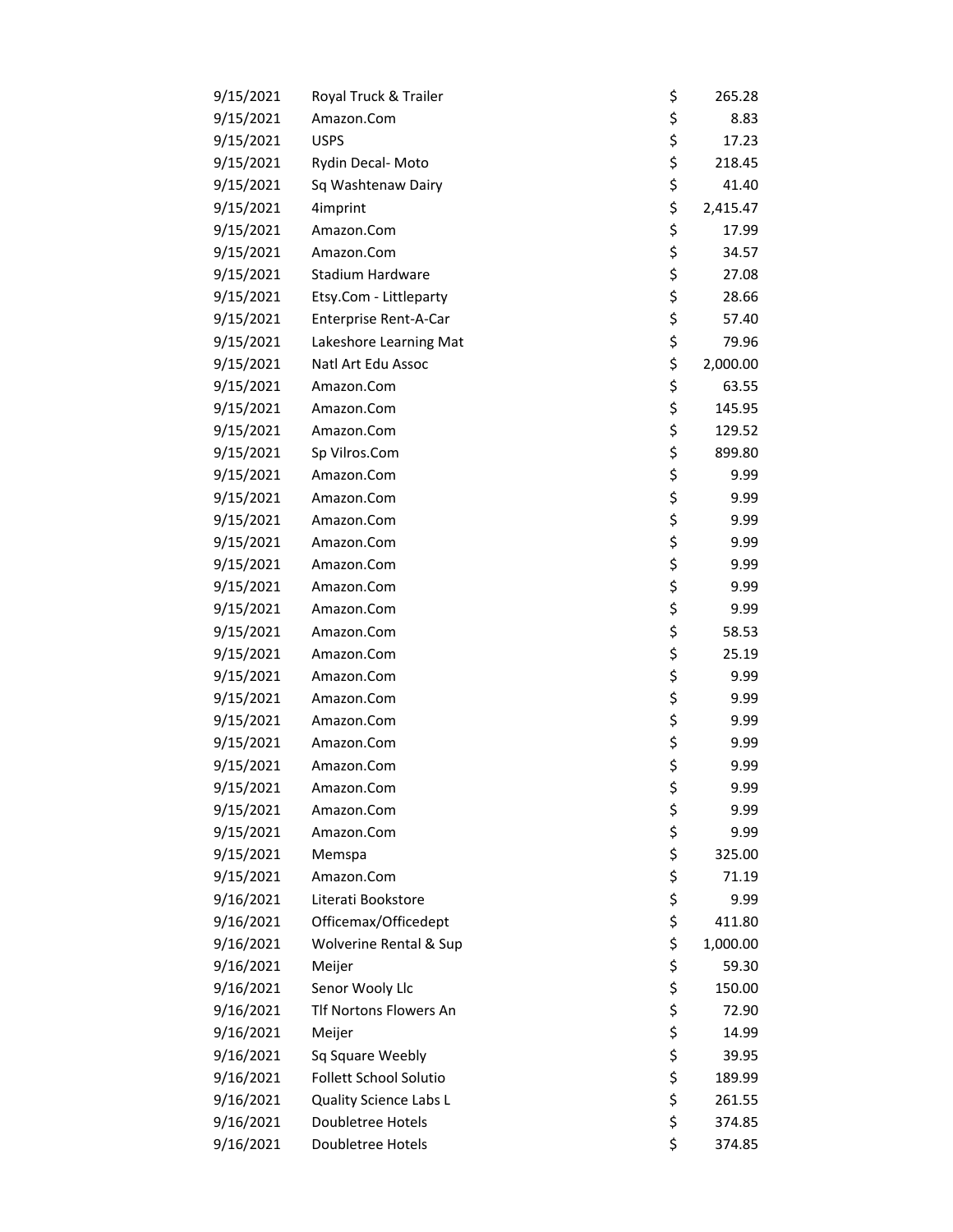| 9/16/2021 | Amazon.Com             | \$<br>25.98  |
|-----------|------------------------|--------------|
| 9/16/2021 | Fedex 423695134        | \$<br>26.68  |
| 9/16/2021 | Amazon.Com             | \$<br>14.99  |
| 9/16/2021 | Amazon.Com             | \$<br>127.77 |
| 9/16/2021 | Amazon.Com             | \$<br>318.99 |
| 9/16/2021 | Rochester 100 Inc      | \$<br>459.00 |
| 9/16/2021 | Amazon.Com             | \$<br>37.87  |
| 9/16/2021 | Amazon.Com             | \$<br>112.45 |
| 9/16/2021 | Stadium Hardware       | \$<br>15.96  |
| 9/16/2021 | Stadium Hardware       | \$<br>119.27 |
| 9/16/2021 | Amazon.Com             | \$<br>61.37  |
| 9/16/2021 | Freestyle Photography  | \$<br>83.95  |
| 9/16/2021 | <b>Sticker Mule</b>    | \$<br>199.00 |
| 9/16/2021 | Amazon.Com             | \$<br>24.93  |
| 9/16/2021 | Amazon.Com             | \$<br>46.96  |
| 9/16/2021 | Amazon.Com             | \$<br>232.75 |
| 9/16/2021 | Amazon.Com             | \$<br>58.16  |
| 9/16/2021 | Safenclear The Communi | \$<br>69.99  |
| 9/16/2021 | Amazon.Com             | \$<br>639.60 |
| 9/16/2021 | Lowes                  | \$<br>29.66  |
| 9/16/2021 | Amazon.Com             | \$<br>74.95  |
| 9/16/2021 | Amazon.Com             | \$<br>84.00  |
| 9/16/2021 | Amazon.Com             | \$<br>32.50  |
| 9/16/2021 | Amazon.Com             | \$<br>418.05 |
| 9/17/2021 | The Home Depot         | \$<br>83.68  |
| 9/17/2021 | The Home Depot         | \$<br>531.50 |
| 9/17/2021 | Office Depot           | \$<br>53.82  |
| 9/17/2021 | Officemax/Officedept   | \$<br>322.39 |
| 9/17/2021 | The Home Depot         | \$<br>186.20 |
| 9/17/2021 | Senor Wooly Llc        | \$<br>150.00 |
| 9/17/2021 | Lightspeed Technologie | \$<br>144.00 |
| 9/17/2021 | <b>USPS</b>            | \$<br>36.31  |
| 9/17/2021 | Amazon.Com             | \$<br>77.88  |
| 9/17/2021 | Aaa Acg FI0994 Traffic | \$<br>48.10  |
| 9/17/2021 | Sq Gordon Food Servic  | \$<br>93.96  |
| 9/17/2021 | Amazon.Com             | \$<br>19.99  |
| 9/17/2021 | Jimmy Johns            | \$<br>110.00 |
| 9/17/2021 | Quill Corporation      | \$<br>481.03 |
| 9/17/2021 | Amazon.Com             | \$<br>421.73 |
| 9/17/2021 | <b>Whiteboards Etc</b> | \$<br>40.94  |
| 9/17/2021 | Mhe McGraw-Hill Ecomm  | \$<br>391.91 |
| 9/17/2021 | Mhe McGraw-Hill Ecomm  | \$<br>391.91 |
| 9/17/2021 | Mhe McGraw-Hill Ecomm  | \$<br>391.91 |
| 9/17/2021 | Amazon.Com             | \$<br>28.99  |
| 9/17/2021 | Panera Bread #601105 O | \$<br>70.47  |
| 9/17/2021 | Gih Globalindustrialeq | \$<br>315.24 |
| 9/20/2021 | Officemax/Officedept   | \$<br>155.22 |
| 9/20/2021 | The Home Depot         | \$<br>75.52  |
|           |                        |              |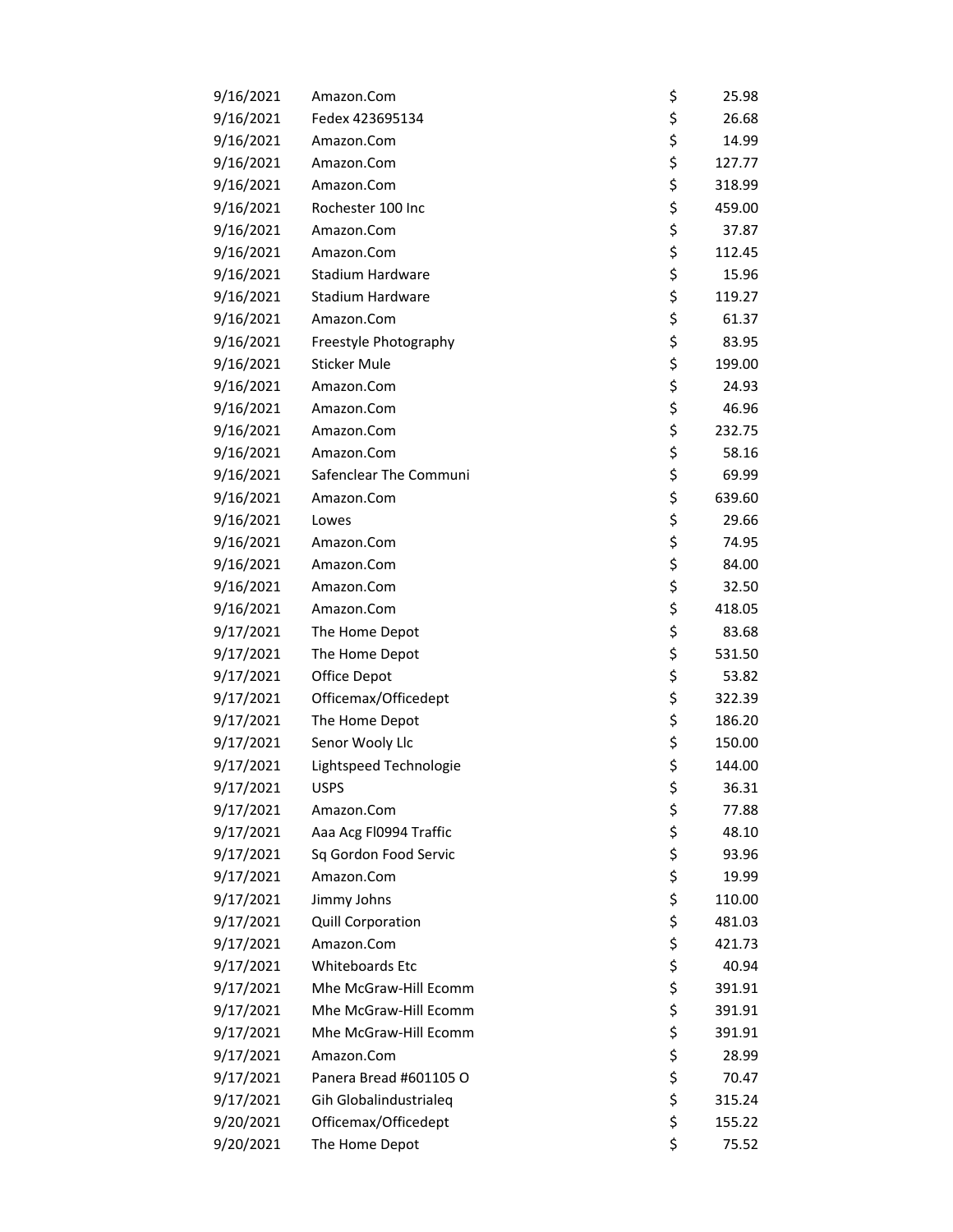| 9/20/2021 | Office Depot                 | \$<br>7.40      |
|-----------|------------------------------|-----------------|
| 9/20/2021 | Officemax/Officedept         | \$<br>21.83     |
| 9/20/2021 | Officemax/Officedept         | \$<br>32.09     |
| 9/20/2021 | Officemax/Officedept         | \$<br>35.47     |
| 9/20/2021 | National Energy Contro       | \$<br>337.28    |
| 9/20/2021 | Meijer                       | \$<br>173.69    |
| 9/20/2021 | Dollarbill Copying           | \$<br>216.73    |
| 9/20/2021 | <b>USPS</b>                  | \$<br>58.00     |
| 9/20/2021 | Amazon.Com                   | \$<br>49.99     |
| 9/20/2021 | Amazon.Com                   | \$<br>84.99     |
| 9/20/2021 | The Home Depot               | \$<br>373.34    |
| 9/20/2021 | <b>Staples</b>               | \$<br>64.88     |
| 9/20/2021 | Etsy.Com - Littleparty       | \$<br>(1.62)    |
| 9/20/2021 | Officemax/Officedept         | \$<br>35.58     |
| 9/20/2021 | Sq Michigan Career Pl        | \$<br>75.00     |
| 9/20/2021 | Explorelearning, Ilc         | \$<br>350.00    |
| 9/20/2021 | In Ergonomic Specialt        | \$<br>617.72    |
| 9/20/2021 | National Energy Contro       | \$<br>379.30    |
| 9/20/2021 | <b>Griffin International</b> | \$<br>975.69    |
| 9/20/2021 | Amazon.Com                   | \$<br>65.99     |
| 9/20/2021 | City Of Ann Arbor            | \$<br>2,865.00  |
| 9/20/2021 | City Of Ann Arbor            | \$<br>36,138.66 |
| 9/20/2021 | Sweetwater Sound             | \$<br>516.00    |
| 9/20/2021 | Comcast                      | \$<br>558.35    |
| 9/20/2021 | Amazon.Com                   | \$<br>1,543.00  |
| 9/20/2021 | Residence Inns Ann Arb       | \$<br>204.75    |
| 9/20/2021 | <b>Quill Corporation</b>     | \$<br>190.74    |
| 9/20/2021 | Amazon.Com                   | \$<br>66.00     |
| 9/20/2021 | Dnh Godaddy.Com              | \$<br>107.64    |
| 9/20/2021 | Clear Rate Communicati       | \$<br>20,032.40 |
| 9/20/2021 | Amazon.Com                   | \$<br>109.89    |
| 9/20/2021 | Amazon.Com                   | \$<br>27.38     |
| 9/20/2021 | Amazon.Com                   | \$<br>77.94     |
| 9/20/2021 | Amazon.Com                   | \$<br>61.79     |
| 9/20/2021 | Amazon.Com                   | \$<br>10.99     |
| 9/20/2021 | Amazon.Com                   | \$<br>1,333.00  |
| 9/20/2021 | Amazon.Com                   | \$<br>75.86     |
| 9/20/2021 | Amazon.Com                   | \$<br>39.89     |
| 9/20/2021 | Amazon.Com                   | \$<br>71.22     |
| 9/20/2021 | Smore.Com - Educator         | \$<br>79.00     |
| 9/20/2021 | Ssi School Specialty         | \$<br>441.51    |
| 9/20/2021 | Amazon.Com                   | \$<br>88.72     |
| 9/21/2021 | Officemax/Officedept         | \$<br>46.79     |
| 9/21/2021 | Office Depot                 | \$<br>46.78     |
| 9/21/2021 | Anthem Sports, Llc           | \$<br>461.76    |
| 9/21/2021 | In A One Networks Con        | \$<br>400.00    |
| 9/21/2021 | Zoom.Us 888-799-9666         | \$<br>990.00    |
| 9/21/2021 | In A One Networks Con        | \$<br>1,000.00  |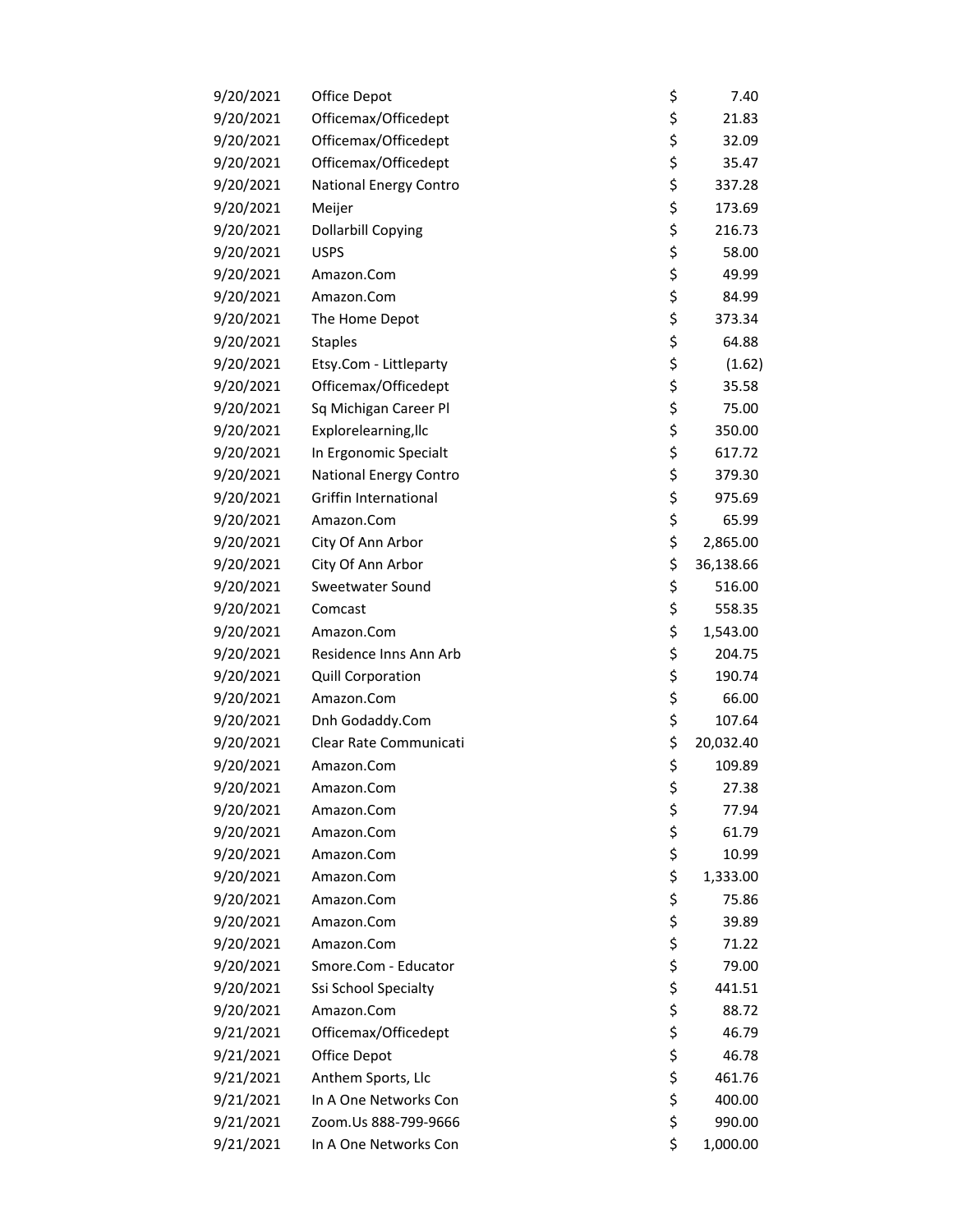| 9/21/2021 | Amazon.Com                    | \$<br>(8.83)    |
|-----------|-------------------------------|-----------------|
| 9/21/2021 | Amazon.Com                    | \$<br>(12.89)   |
| 9/21/2021 | <b>USPS</b>                   | \$<br>19.21     |
| 9/21/2021 | Amazon.Com                    | \$<br>(29.99)   |
| 9/21/2021 | Amazon.Com                    | \$<br>33.12     |
| 9/21/2021 | Amazon.Com                    | \$<br>81.68     |
| 9/21/2021 | <b>School Outfitters</b>      | \$<br>403.47    |
| 9/21/2021 | Officemax/Officedept          | \$<br>98.46     |
| 9/21/2021 | Glf Washtenawgolfclub         | \$<br>160.00    |
| 9/21/2021 | Glf Washtenawgolfclub         | \$<br>160.00    |
| 9/21/2021 | <b>Bsn Sports Llc</b>         | \$<br>732.39    |
| 9/21/2021 | Amazon.Com                    | \$<br>21.99     |
| 9/21/2021 | Amazon.Com                    | \$<br>47.99     |
| 9/21/2021 | Amazon.Com                    | \$<br>73.89     |
| 9/21/2021 | <b>Grand Hotel</b>            | \$<br>1,103.95  |
| 9/21/2021 | Dropbox Wd7m21n43jkb          | \$<br>119.88    |
| 9/21/2021 | Amazon.Com                    | \$<br>17.70     |
| 9/21/2021 | <b>Dbc Blick Art Material</b> | \$<br>838.71    |
| 9/21/2021 | Amazon.Com                    | \$<br>38.71     |
| 9/22/2021 | Otc Brands Inc                | \$<br>125.57    |
| 9/22/2021 | Meijer                        | \$<br>59.98     |
| 9/22/2021 | Gbc Arden Studio              | \$<br>(3.82)    |
| 9/22/2021 | Gbc Arden Studio              | \$<br>(4.05)    |
| 9/22/2021 | Amazon.Com                    | \$<br>548.88    |
| 9/22/2021 | Vzwrlss Apocc Visb            | \$<br>6,446.59  |
| 9/22/2021 | Vzwrlss Apocc Visb            | \$<br>13,462.34 |
| 9/22/2021 | Amazon.Com                    | \$<br>295.55    |
| 9/22/2021 | Jerusalem Gardens - On        | \$<br>128.16    |
| 9/22/2021 | Zoom.Us 888-799-9666          | \$<br>14.99     |
| 9/22/2021 | Meijer                        | \$<br>(59.98)   |
| 9/22/2021 | <b>USPS</b>                   | \$<br>4.72      |
| 9/22/2021 | <b>Learning Without Tears</b> | \$<br>356.13    |
| 9/22/2021 | Stadium Trophy Inc            | \$<br>572.64    |
| 9/22/2021 | Amazon.Com                    | \$<br>204.18    |
| 9/22/2021 | Quill Corporation             | \$<br>144.01    |
| 9/22/2021 | Amazon.Com                    | \$<br>36.38     |
| 9/22/2021 | Kroger                        | \$<br>25.95     |
| 9/22/2021 | <b>Current Electric Motor</b> | \$<br>1,116.50  |
| 9/22/2021 | Sweetwater Sound              | \$<br>361.28    |
| 9/22/2021 | Amazon.Com                    | \$<br>24.25     |
| 9/22/2021 | <b>School Specialty Llc</b>   | \$<br>12.84     |
| 9/22/2021 | <b>School Specialty Llc</b>   | \$<br>91.16     |
| 9/23/2021 | Office Depot                  | \$<br>179.99    |
| 9/23/2021 | Office Depot                  | \$<br>16.94     |
| 9/23/2021 | Officemax/Officedept          | \$<br>20.79     |
| 9/23/2021 | Officemax/Officedept          | \$<br>65.79     |
| 9/23/2021 | National Energy Contro        | \$<br>253.86    |
| 9/23/2021 | <b>Dollarbill Copying</b>     | \$<br>66.33     |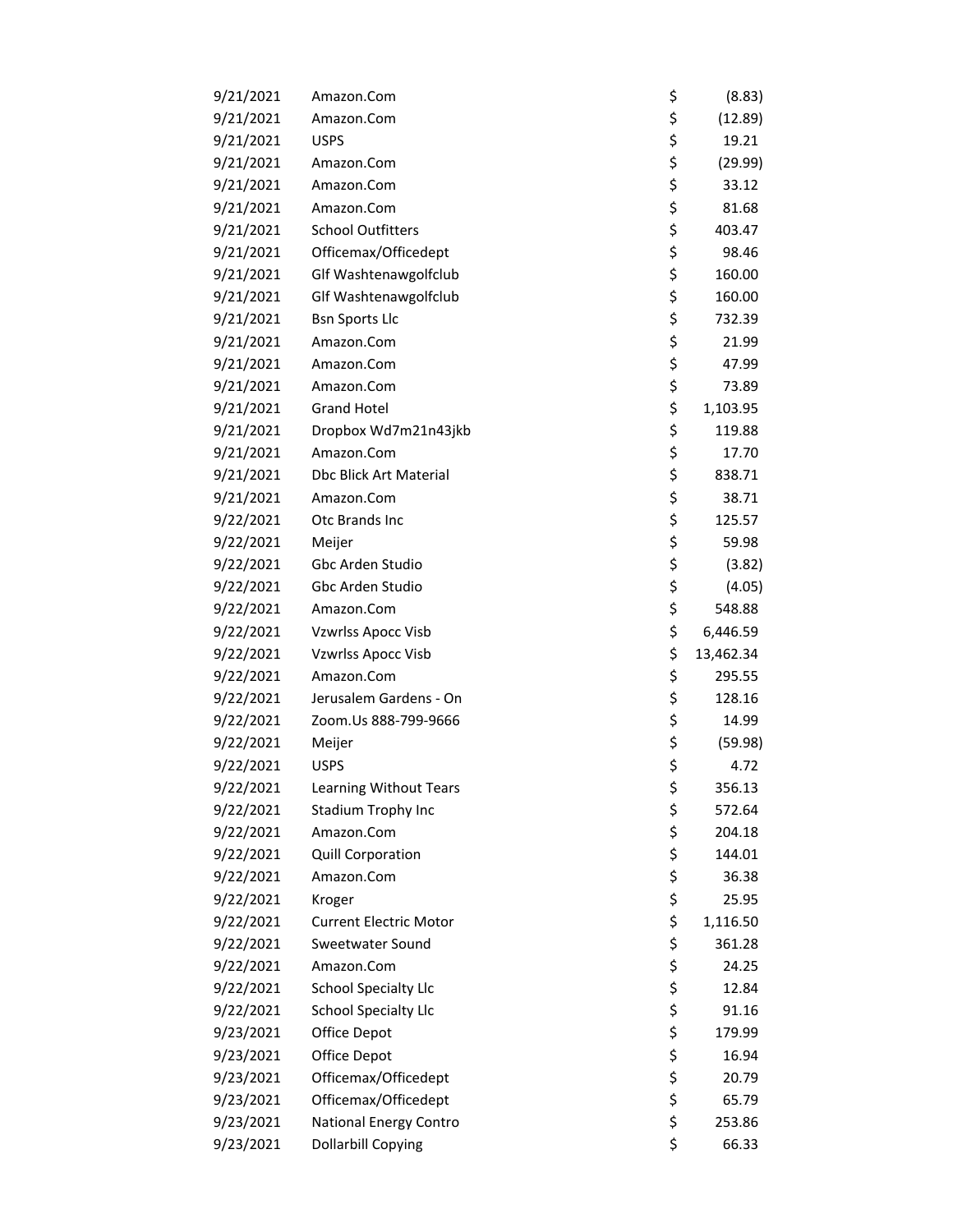| 9/23/2021 | Mppoa                         | \$<br>75.00    |
|-----------|-------------------------------|----------------|
| 9/23/2021 | Mppoa                         | \$<br>300.00   |
| 9/23/2021 | <b>Acco Brands Direct</b>     | \$<br>8.17     |
| 9/23/2021 | <b>Acco Brands Direct</b>     | \$<br>168.01   |
| 9/23/2021 | Amazon.Com                    | \$<br>25.98    |
| 9/23/2021 | Monoprice, Inc.               | \$<br>760.44   |
| 9/23/2021 | National Employment La        | \$<br>261.75   |
| 9/23/2021 | Mailchimp Monthly             | \$<br>200.00   |
| 9/23/2021 | Zoom.Us 888-799-9666          | \$<br>14.99    |
| 9/23/2021 | Zoom.Us 888-799-9666          | \$<br>14.99    |
| 9/23/2021 | <b>Bookmasters Inc</b>        | \$<br>109.67   |
| 9/23/2021 | Bridgewater Tire Co In        | \$<br>465.56   |
| 9/23/2021 | Amazon.Com                    | \$<br>(18.59)  |
| 9/23/2021 | Amazon.Com                    | \$<br>(32.95)  |
| 9/23/2021 | <b>Staples</b>                | \$<br>49.05    |
| 9/23/2021 | Officemax/Officedept          | \$<br>40.99    |
| 9/23/2021 | Sams Club #6667               | \$<br>9.54     |
| 9/23/2021 | <b>Quill Corporation</b>      | \$<br>22.92    |
| 9/23/2021 | <b>USPS</b>                   | \$<br>1.96     |
| 9/23/2021 | <b>Tobys Instrument Shop</b>  | \$<br>77.00    |
| 9/23/2021 | Careersafe Online             | \$<br>650.00   |
| 9/23/2021 | Amazon.Com                    | \$<br>59.62    |
| 9/23/2021 | <b>Dollarbill Copying</b>     | \$<br>8.00     |
| 9/23/2021 | <b>Dollarbill Copying</b>     | \$<br>45.60    |
| 9/23/2021 | <b>USPS</b>                   | \$<br>4.33     |
| 9/23/2021 | Supplyhouse.Com               | \$<br>463.98   |
| 9/23/2021 | <b>Current Electric Motor</b> | \$<br>469.00   |
| 9/23/2021 | Dkc Digi Key Corp             | \$<br>326.11   |
| 9/23/2021 | Panera Bread #601105 O        | \$<br>104.16   |
| 9/24/2021 | Officemax/Officedept          | \$<br>12.98    |
| 9/24/2021 | Officemax/Officedept          | \$<br>7.98     |
| 9/24/2021 | Officemax/Officedept          | \$<br>69.62    |
| 9/24/2021 | Meijer                        | \$<br>39.15    |
| 9/24/2021 | Office Depot                  | \$<br>12.12    |
| 9/24/2021 | Office Depot                  | \$<br>16.94    |
| 9/24/2021 | Officemax/Officedept          | \$<br>19.89    |
| 9/24/2021 | Officemax/Officedept          | \$<br>124.55   |
| 9/24/2021 | Michigan Association          | \$<br>(105.00) |
| 9/24/2021 | Shoreline Inn And Conf        | \$<br>237.36   |
| 9/24/2021 | Harbor Freight Tools 1        | \$<br>175.37   |
| 9/24/2021 | Amazon.Com                    | \$<br>12.99    |
| 9/24/2021 | Mi State Police Ichat         | \$<br>20.00    |
| 9/24/2021 | Amazon.Com                    | \$<br>119.43   |
| 9/24/2021 | In Acme Partyworks (2         | \$<br>273.00   |
| 9/24/2021 | Jimmy Johns                   | \$<br>17.37    |
| 9/24/2021 | Jimmy Johns                   | \$<br>40.28    |
| 9/24/2021 | Amazon.Com                    | \$<br>4.99     |
| 9/24/2021 | <b>Staples</b>                | \$<br>107.98   |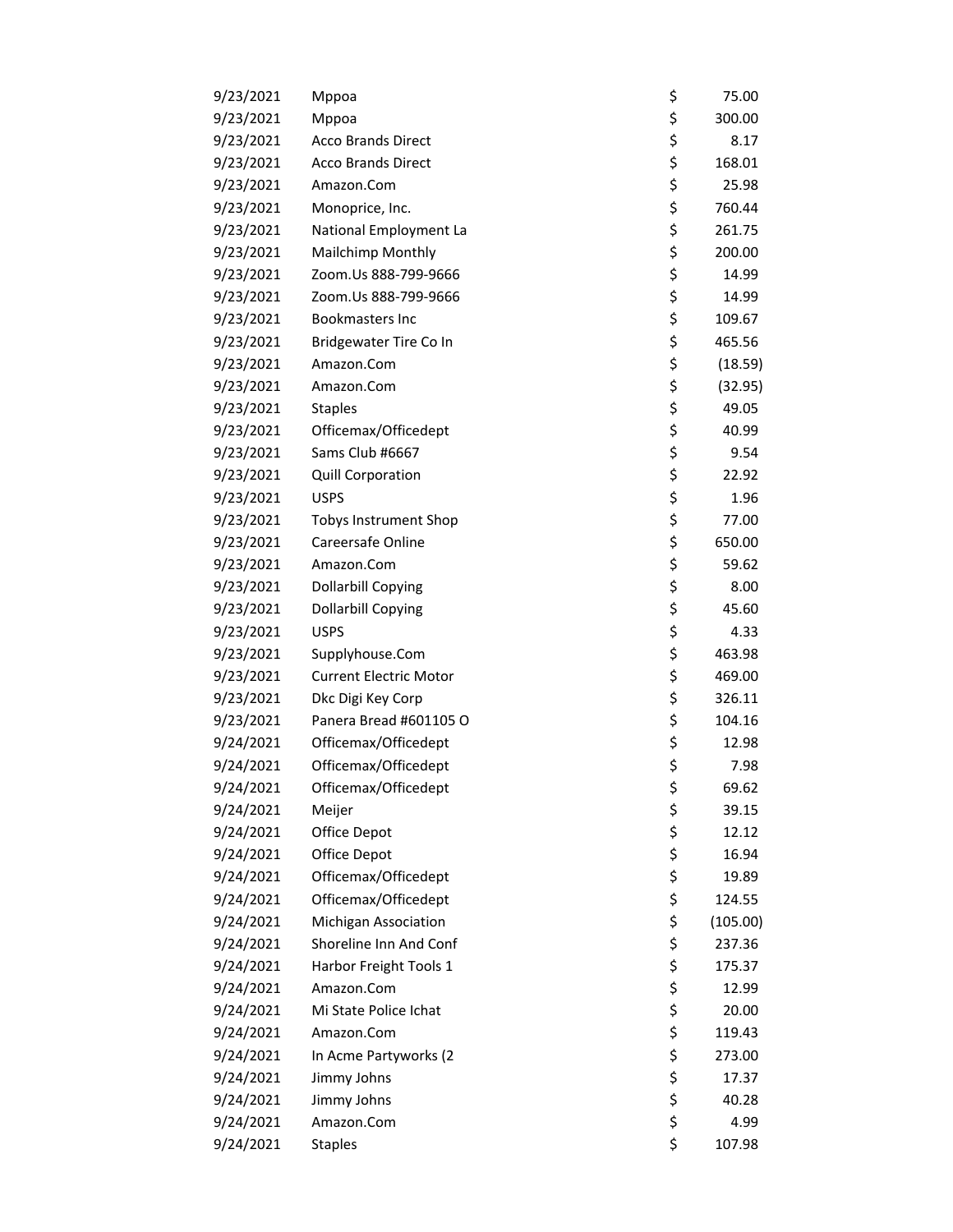| 9/24/2021 | Mfasco Health & Safety        | \$<br>18.54    |
|-----------|-------------------------------|----------------|
| 9/24/2021 | Amazon.Com                    | \$<br>5.99     |
| 9/24/2021 | Amazon.Com                    | \$<br>31.99    |
| 9/24/2021 | Amazon.Com                    | \$<br>43.75    |
| 9/24/2021 | Amazon.Com                    | \$<br>17.20    |
| 9/24/2021 | Amazon.Com                    | \$<br>383.00   |
| 9/24/2021 | <b>Current Electric Motor</b> | \$<br>311.00   |
| 9/24/2021 | Vzwrlss Bill Pay Vb           | \$<br>9,028.36 |
| 9/24/2021 | <b>School Specialty Llc</b>   | \$<br>77.48    |
| 9/24/2021 | <b>School Specialty Llc</b>   | \$<br>629.59   |
| 9/24/2021 | Amazon.Com                    | \$<br>32.90    |
| 9/27/2021 | Officemax/Officedept          | \$<br>6.36     |
| 9/27/2021 | Council Of Admin Of Sp        | \$<br>125.00   |
| 9/27/2021 | Officemax/Officedept          | \$<br>10.09    |
| 9/27/2021 | Officemax/Officedept          | \$<br>17.40    |
| 9/27/2021 | Officemax/Officedept          | \$<br>28.90    |
| 9/27/2021 | Office Depot                  | \$<br>36.80    |
| 9/27/2021 | Officemax/Officedept          | \$<br>502.25   |
| 9/27/2021 | Anthem Sports, Llc            | \$<br>(68.89)  |
| 9/27/2021 | Officemax/Officedept          | \$<br>21.51    |
| 9/27/2021 | Amazon.Com                    | \$<br>74.44    |
| 9/27/2021 | Epact Network Ltd             | \$<br>6,450.10 |
| 9/27/2021 | Amazon.Com                    | \$<br>18.60    |
| 9/27/2021 | Quizlet.Com                   | \$<br>497.95   |
| 9/27/2021 | Officemax/Officedept          | \$<br>41.80    |
| 9/27/2021 | Quill Corporation             | \$<br>77.80    |
| 9/27/2021 | The Webstaurant Store         | \$<br>76.60    |
| 9/27/2021 | Sq Gordon Food Servic         | \$<br>56.68    |
| 9/27/2021 | Kahoot! As                    | \$<br>72.00    |
| 9/27/2021 | <b>Big Georges</b>            | \$<br>678.53   |
| 9/27/2021 | Learning Without Tears        | \$<br>149.60   |
| 9/27/2021 | Apple.Com/Us                  | \$<br>73.14    |
| 9/27/2021 | Amazon.Com                    | \$<br>230.97   |
| 9/27/2021 | Amazon.Com                    | \$<br>864.50   |
| 9/27/2021 | Amazon.Com                    | \$<br>277.27   |
| 9/27/2021 | Walmart.Com Aa                | \$<br>565.40   |
| 9/27/2021 | Amazon.Com                    | \$<br>76.14    |
| 9/27/2021 | Amazon.Com                    | \$<br>26.97    |
| 9/27/2021 | Amazon.Com                    | \$<br>89.64    |
| 9/27/2021 | Amazon.Com                    | \$<br>61.46    |
| 9/27/2021 | Amazon.Com                    | \$<br>23.88    |
| 9/27/2021 | Amazon.Com                    | \$<br>51.98    |
| 9/27/2021 | Amazon.Com                    | \$<br>58.76    |
| 9/27/2021 | Amazon.Com                    | \$<br>177.68   |
| 9/27/2021 | Amazon.Com                    | \$<br>70.97    |
| 9/27/2021 | Amazon.Com                    | \$<br>(17.70)  |
| 9/27/2021 | Amazon.Com                    | \$<br>29.97    |
| 9/27/2021 | Amazon.Com                    | \$<br>114.30   |